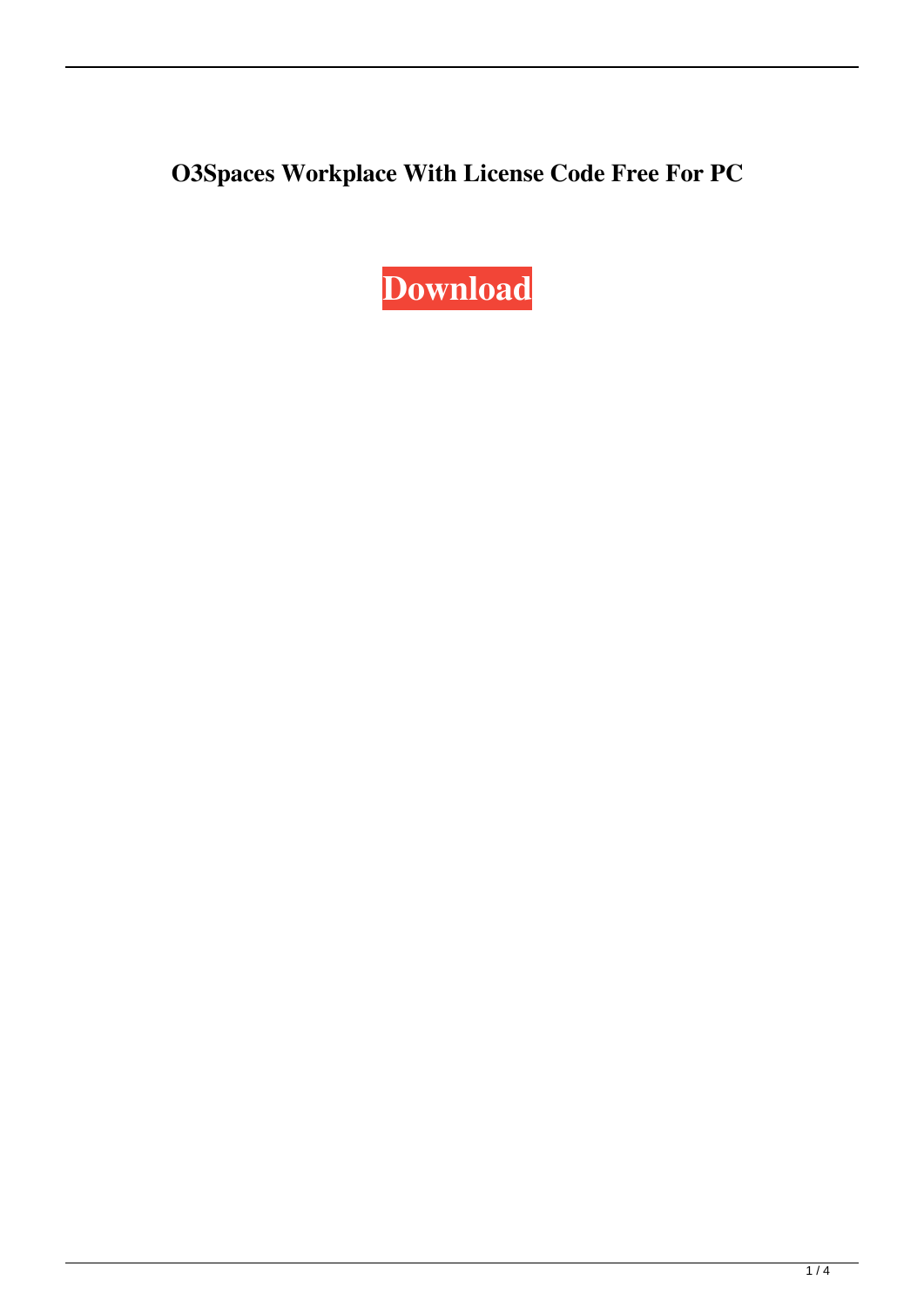# **O3Spaces Workplace Crack+ Download [Win/Mac]**

O3Spaces Workplace features document-level security features to ensure that only users with the correct access rights can access the files they're working with, plus a centralized document management and document collaboration platform where you and your co-workers can collaborate in real-time, store, search and share documents, spreadsheets and presentations from any computer or mobile device. The document management and collaboration features include: Real-time Document Collaboration: "Automatic check-in/check-out" and "Automatic revision and time-stamp" "Document Security" - security features and "access rights" for each document Security features for individual documents including a digital signature for each document Search Based Collabration "E-mail alerts" when a document has been updated Automatic image and/or video capture Automatic page or paragraph numbering Web 2.0 Document Collaboration & Document Management "Workspaces" per User, Group or Department Browsing, archiving, backups and custom view creation for documents User Favorites and Favorites folders "Context-sensitive" document preview (if available) Pricing: Work with O3Spaces Workplace on a trial basis for 30 days. If you decide to subscribe, you can pay monthly, annually or yearly for your software. O3Spaces Workplace is available for a singleuser license (SEL), a multi-user license (MUL) and a team license (TEL). You can choose which license fits you best. Check out our O3Spaces Workplace Webpage for a video demo of our customer reviews, use cases and screenshots. Click here to visit our homepage. Search for: O3Spaces Workplace Help Our online help is available 24/7. Use the search box, select O3Spaces Workplace from the menu and press Enter. Alternatively, you can click the Help button in the O3Spaces Workplace Help window.Q: How to use an enum while using orElse in RXjava? I have a method which returns an ArrayList : public ArrayList getRecords() { return records; } I am trying to get the first record if null otherwise get the last. For that I use RxJava since I found it to be

### **O3Spaces Workplace Free**

\* With O3Spaces Workplace you can back up your OpenOffice.org / StarOffice / MS Office documents and bring them into the office with you. \* You can edit and share your documents immediately. \* You can move files and folders, access your old files, and go back to previous versions. \* You can find your old versions with version history. \* Use version control for live revision control of documents, shared with other users, in real-time. \* Collaborate with other users in real-time with O3Spaces Workplace \* Use Groups to organize your documents in multiple file repositories. \* O3Spaces Workplace offers an Open Source Document Repository \* You can use O3Spaces Workplace (without O3Spaces Workspace) as a Web 2.0 Document Management and Collaboration Solution for OpenOffice.org/StarOffice & Microsoft Office \* O3Spaces Workplace is Open Source software. It is free for use and available under the GNU General Public License. \* O3Spaces Workplace is a 100% compatible Java Web 2.0 Document Management and Collaboration Solution for OpenOffice.org, StarOffice and Microsoft Office \* O3Spaces Workplace has been developed by O3space GmbH, and was initially developed with YAXIDocO.org as the foundation and the original YAXIDoc documentation by Samir Khlebnikov as the reference and documentation base. \* O3Spaces Workplace is licensed under GNU General Public License \* O3Spaces Workplace is 100% compatible with OpenOffice.org, StarOffice and MS Office \* O3Spaces Workplace is fully Open Source and 100% Open Source \* O3Spaces Workplace can be downloaded from \* O3Spaces Workplace can be downloaded from SourceForge, as is. \* O3Spaces Workplace is licensed under GNU General Public License 2.0 \* O3Spaces Workplace is completely Open Source and Open Source \* O3Spaces Workplace is 100% compatible with OpenOffice.org/StarOffice & Microsoft Office \* O3Spaces Workplace is Java Web 2.0 technology \* O3Spaces Workplace is 100% compatible with OpenOffice.org, StarOffice and MS Office \* O3Spaces Workplace offers an Open Source Document Rep a69d392a70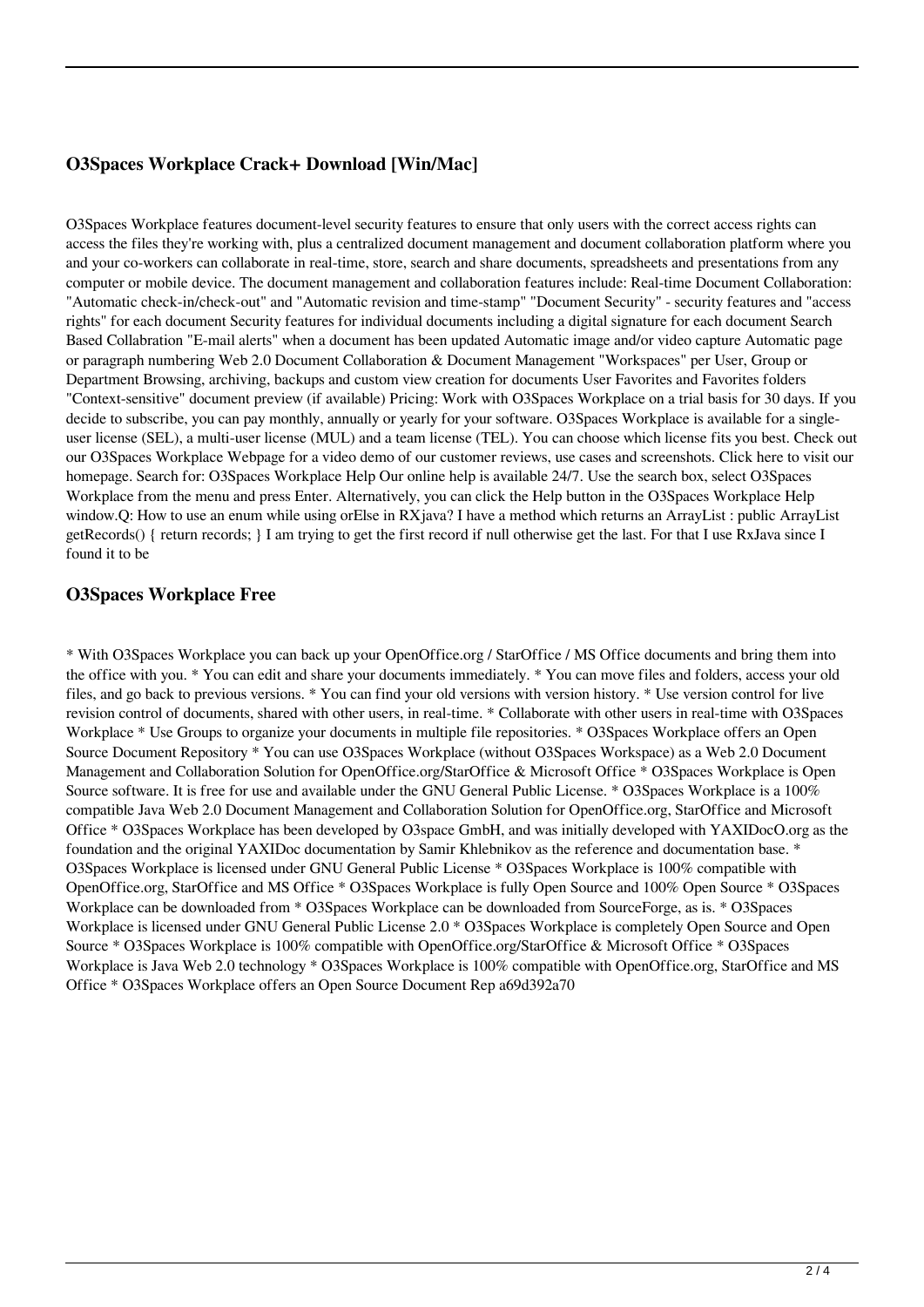# **O3Spaces Workplace With Full Keygen Download**

O3Spaces Workplace is a Web 2.0 Document Management & Collaboration Solution for OpenOffice.org, StarOffice and Microsoft Office users. O3Spaces Workplace brings document management and document collaboration features to OpenOffice.org / StarOffice and Microsoft Office, including real-time version control, automated check-in/check-out and document security. O3Spaces Workplace offers you freedom of choice. You can use the office suite of choice on your computer, and have O3Spaces Workplace offer its unrivaled user friendly Document Management and Document Collaboration solutions for (distributed) teams, workgroups & departments. O3Spaces Workplace provides a centralized and secure document repository, where your organization's files are stored. Based on roles and permissions, individual users, groups or departments can be granted access to files, folders and Workspaces. Subscription \$135 per User Upcoming Events Wetone Corporation is a software development and marketing consulting company specializing in the development and deployment of highly technical software solutions that streamline the business processes of major industries. Wetone offers a variety of rich and top-shelf products to customers in the US, Europe and Asia, including: Oasis Technologies is a software design and implementation consulting company specializing in the development and deployment of innovative and action-oriented information technology solutions for major industries. Oasis Technologies specializes in the development and deployment of web-based, fully integrated and customized solutions to customers in the US, Europe and Asia, including: LiquidOne Network, Inc. specializes in building enterprise high-availability, high-performance, virtualization-aware networking equipment for the enterprise. LiquidOne provides solutions for the next generation of 4G enterprise applications. LiquidOne offers a broad range of products including: Dropbox is the easiest way to share and access your stuff online. Get secure 17 GB free storage. O3Spaces Enterprise is a centralized Document Management & Collaboration solution for distributed enterprises. With O3Spaces Enterprise, all documents and folders are stored in a single secure data repository. The solution enables roles and permissions-based group access and collaboration features. Additionally, metadata is used to provide support for indexing, searching, tagging, workflow, version control and security management. MindInMotion™ Corporate Edition is an Open Source Web 2.0 Content Management System (CMS) based on Zend Framework for ZendStudio 1.

### **What's New in the O3Spaces Workplace?**

Based on the latest version of OpenOffice.org: O3Spaces Workplace: The power of OpenOffice.org/StarOffice/MS Office A rich feature set for managing, creating and collaborating on Office documents. An intuitive and easy to use interface for managing documents. O3Spaces Workplace ready Compatibility with OpenOffice.org/StarOffice/MS Office The user interface of O3Spaces Workplace is based on OpenOffice.org. If you are using a different office suite, you can easily migrate your O3Spaces Workplace documents to your preferred office suite. O3Spaces Workplace is compatible with these document management solutions: Q: Accessing the Page. Title from Page\_Load or ItemDataBound on a MasterPage (or Page) I have created a custom MasterPage using Sitefinity. I want to be able to add a code block to the page load, or the ItemDataBound of a ContentType to fill a HiddenField (data) with the current Page.Title. I am attempting this using a "data macro" on the MasterPage. Sitefinity generates this code: System.Web.UI.WebControls.Button btnApply = this.FindControl("btnApply") as System.Web.UI.WebControls.Button; if (btnApply!= null) { Page.Title = "Updated"; btnApply.Attributes["data-control-value"] = this.Page.Title; } I can pass a value to the hidden field, but I can't find a way to get the CurrentPage.Title. A: I can't find a way to get the CurrentPage.Title. Well, if you use the standard master page of Sitefinity, and you have the Layout with Title, as the one shown below... ...you will find that the master page has a Page Load method which will get you the title, in Sitefinity's "